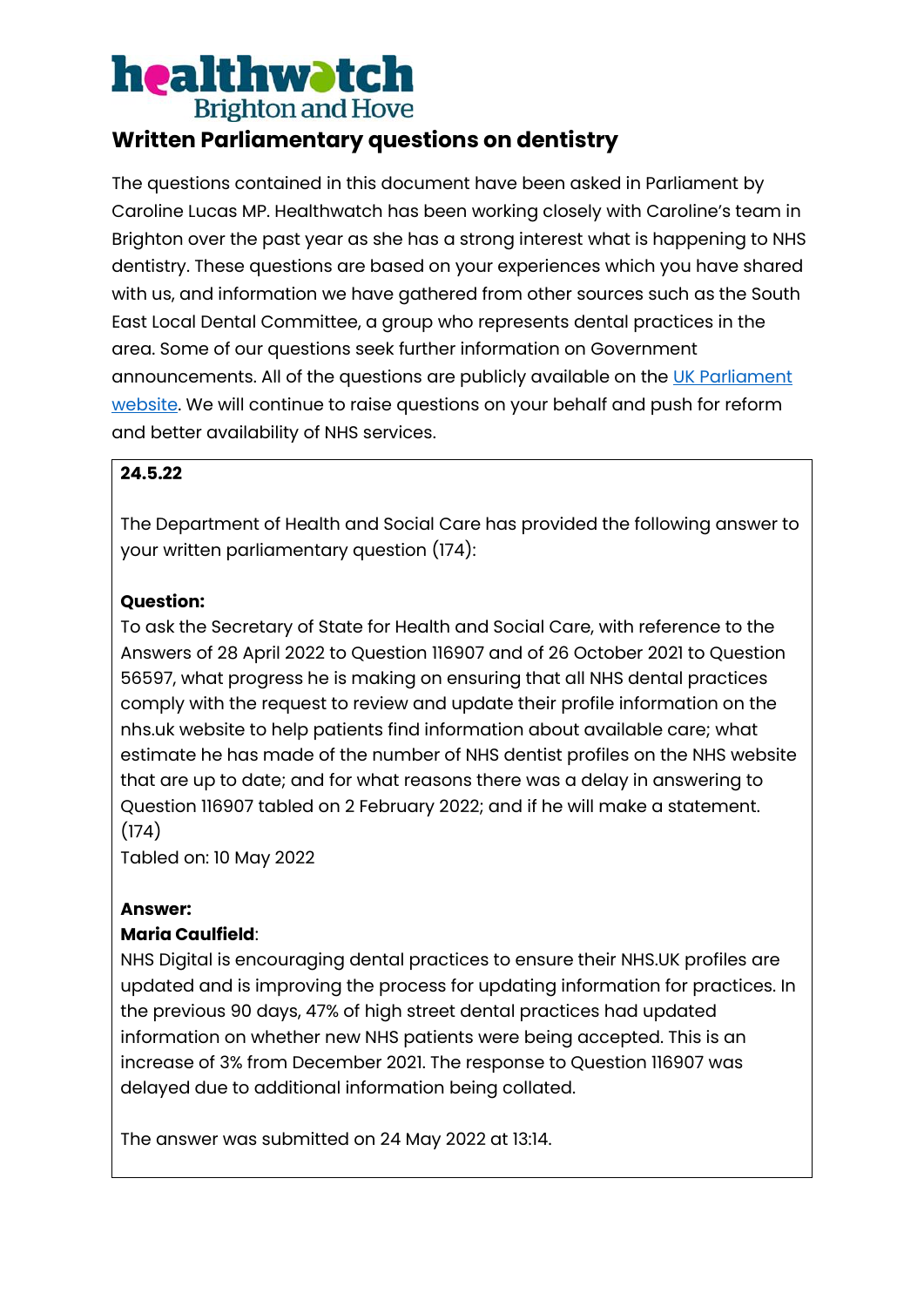### **28.4 22**

The Department of Health and Social Care has provided the following answer to your written parliamentary question (116907):

## **Question:**

To ask the Secretary of State for Health and Social Care, with reference to the Answer of 26 October 2021 to Question 56597, what progress he is making on ensuring that all NHS dental practices comply with the request to review and update their profile information on the nhs.uk website to help patients find information about available care; what assessment he has made of the number of NHS dentist profiles on the NHS website that are up to date; and if he will make a statement. (116907)

Tabled on: 02 February 2022

#### **Answer:**

#### **Maria Caulfield**:

It has not proved possible to respond to the hon. Member in the time available before Prorogation.

The answer was submitted on 28 Apr 2022 at 12:14.

#### **26.4.22**

The Department of Health and Social Care has provided the following answer to your written parliamentary question (146594):

#### **Question:**

To ask the Secretary of State for Health and Social Care, pursuant to the Answer of 7 February 2022 to Question 116905, on Dental Services: Finance, what response he has received from NHS regional commissioning teams on their ability to use the full budget provided to deliver additional NHS dental hours from the funding announced on the NHS England website on 25 January 2022 on securing additional dental appointments for people with oral pain, disease, and infection in (a) the Brighton and Hove area, (b) the South East region and (c) England; how any unused funds will be redistributed; and if he will make a statement. (146594)

Tabled on: 24 March 2022

### **Answer: Maria Caulfield**: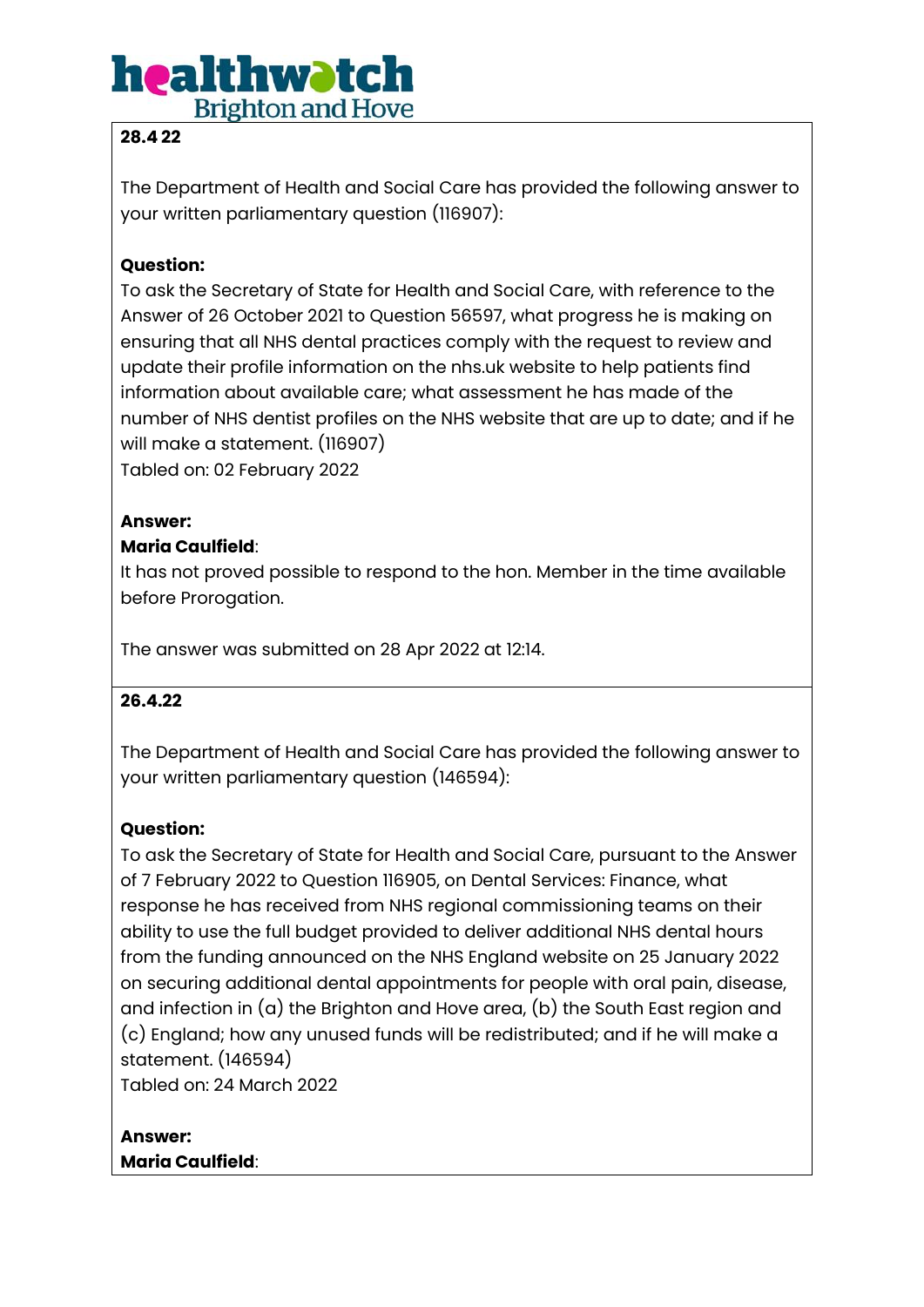The information is not currently held centrally. National Health Service dentists have two months to submit FP17 dental activity data forms after completing a course of treatment. We anticipate that data for the additional activity will be available from June 2022. It is not possible to carry over unused funds from one financial year to another due to standard accounting practices. Unused additional activity funding is therefore not eligible for redistribution in the following year.

The answer was submitted on 26 Apr 2022 at 13:05.

### **25.4.22**

The Department of Health and Social Care has provided the following answer to your written parliamentary question (146593):

### **Question:**

To ask the Secretary of State for Health and Social Care, pursuant to the Answer of 10 February 2022 to Question 116904 on Dental Services: South East, how many dental practices in  $(a)$  the Brighton and Hove area,  $(b)$  the South East and  $(c)$ England have taken up the offer to deliver additional NHS dental hours as a direct result of the funding announced on the NHS England website on 25 January 2022 on securing additional dental appointments for people with oral pain, disease, and infection; and if he will make a statement. (146593) Tabled on: 24 March 2022

#### **Answer:**

#### **Maria Caulfield**:

The information requested is not collected at constituency level. National Health Service dentists submit FP17 forms for dental activity data for up to two months following completion of a course of treatment. The information requested on the additional activity in the South East and England is currently being collated and we expect it will be available from June 2022.

The answer was submitted on 25 Apr 2022 at 14:19.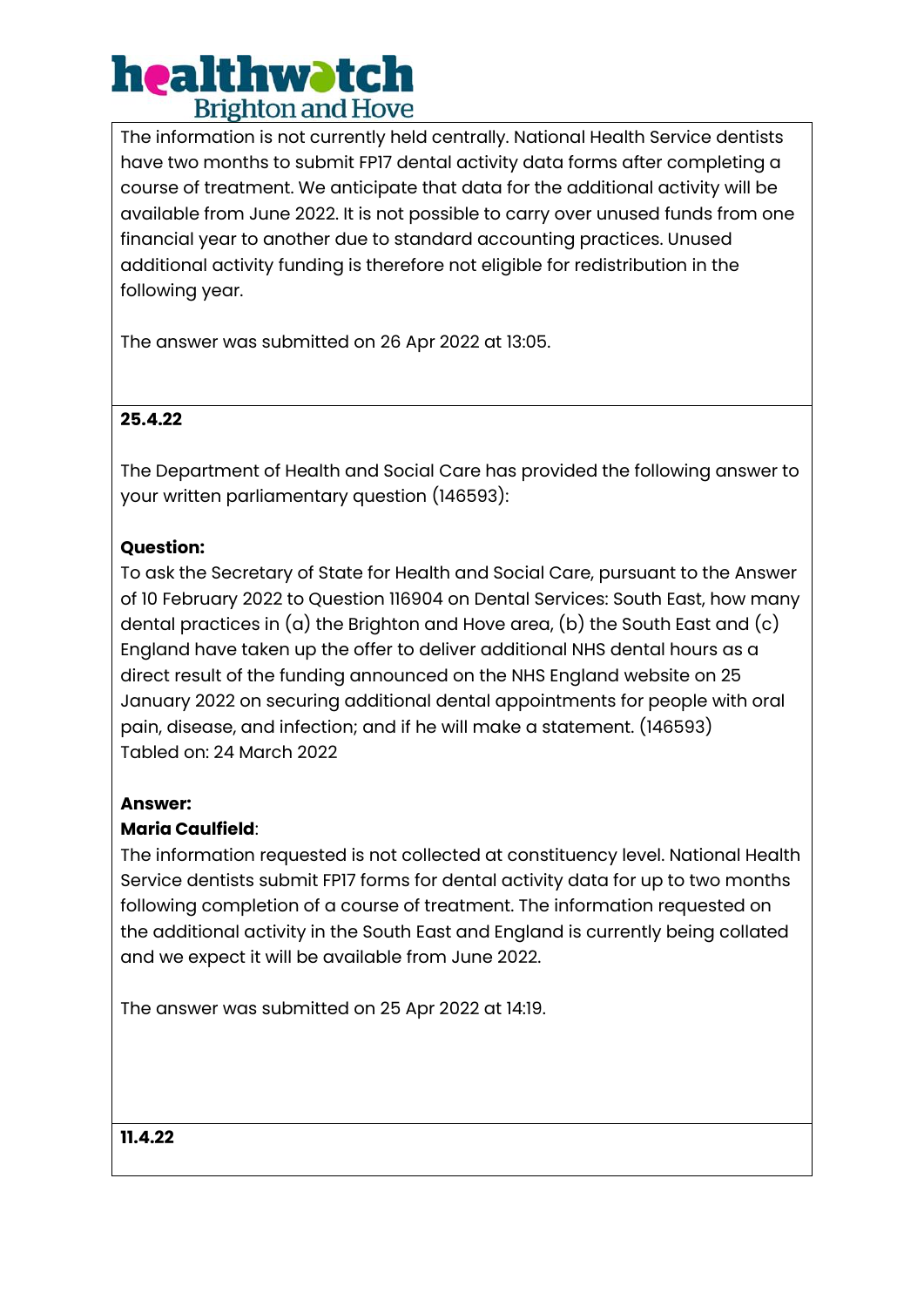The Department of Health and Social Care has provided the following answer to your written parliamentary question (146595):

#### **Question:**

To ask the Secretary of State for Health and Social Care, what progress he has made on his plans to reform dentistry; if he will make it his policy as part of those reforms to set up a system of patient registration similar to that applied in general practice where patients can join a practice within a certain distance to their home; and if he will make a statement. (146595)

## **Tabled on: 24 March 2022**

#### **Answer:**

Maria Caulfield:

We are currently negotiating with the British Dental Association on initial proposed changes to the National Health Service contract for dental services. We expect to announce the outcome of these negotiations shortly and will set out an implementation timetable when this concludes. The development of further long term proposed changes will progress during summer and autumn 2022.

Unlike general practice, dental patients are not registered to a particular practice. A dental practice can accept a patient for a course of treatment if it has capacity to do so. There are no geographical restrictions on which dental practice a patient may attend, allowing patients the choice of where they receive treatment.

The answer was submitted on 11 Apr 2022 at 11:22.

## **28.3.22**

The Department of Health and Social Care has provided the following answer to your written parliamentary question (116906):

## **Question:**

To ask the Secretary of State for Health and Social Care, what assessment he has made of (a) the number and proportion of dental practices in (i) the South East Region and (ii) the Brighton and Hove CCG area that are having problems delivering current NHS contractual requirements and (b) the staffing capacity of dental practices to join the new scheme to secure additional NHS appointments for vulnerable groups suffering from oral pain, disease and infection; what steps he will take to enable dental practices to join that scheme; and if he will make a statement. (116906)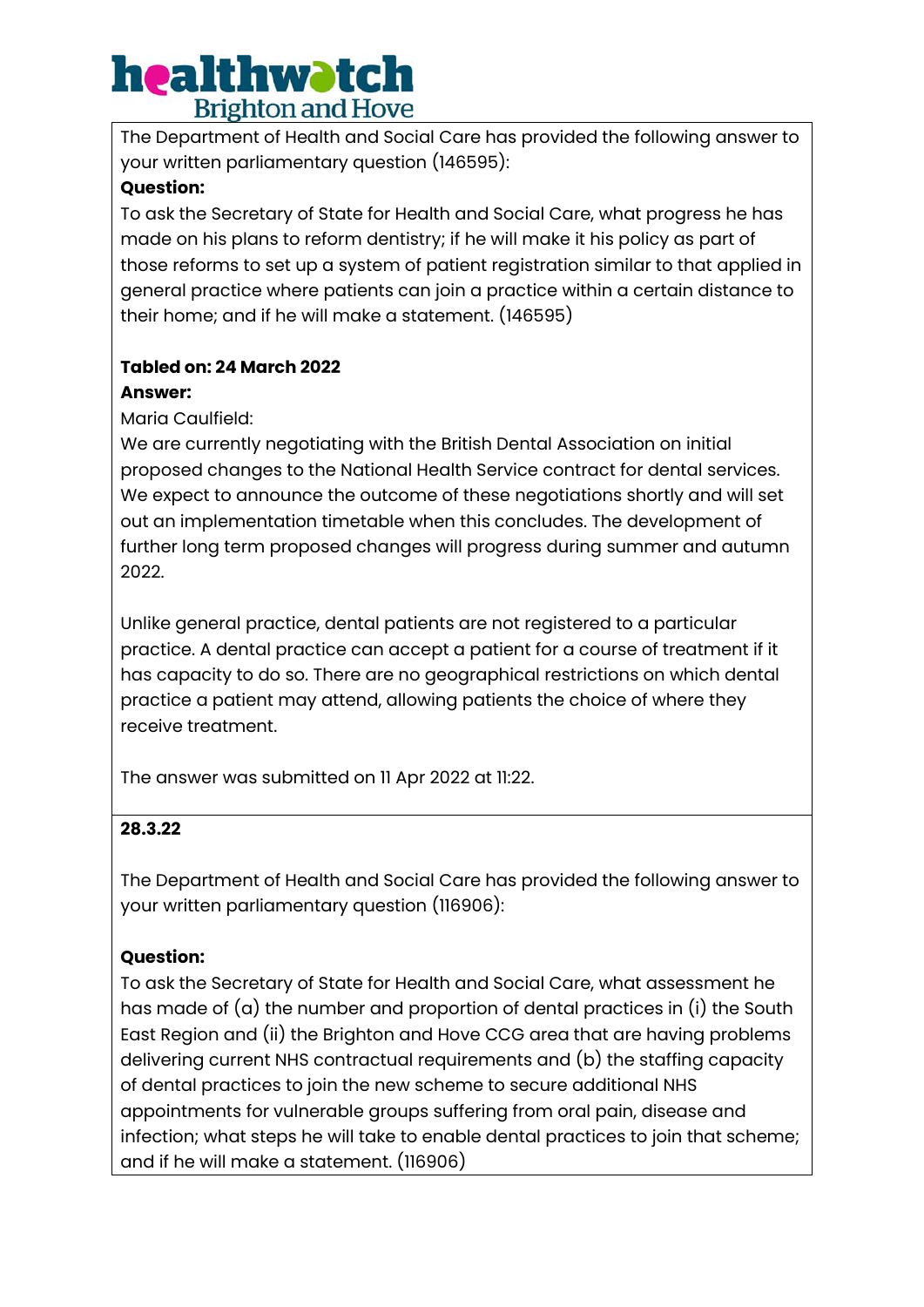Tabled on: 02 February 2022

#### **Answer:**

#### **Maria Caulfield**:

No specific assessment has been made. Overall delivery of National Health Service activity and individual contract activity are monitored by NHS England and NHS Improvement. A reconciliation process is completed at the end of the financial year to determine final delivery levels for each contract. The NHS Business Services Authority also undertakes mid-year performance reviews on individual contracts to understand where contractors may not meet contracted activity levels by the end of the financial year. Information on these reviews is not held centrally.

Where a contractor may not meet its contracted activity due to exceptional circumstances, they should contact their commissioner at the first opportunity. Guidance on exceptional circumstances has been extended during the pandemic, particularly in the last quarter of 2021/22 to address COVID-19 related staff absences. NHS regional teams are working with existing NHS dental contractors to commission activity funded by the additional £50 million investment. More staffing resource has been allocated to commissioning and engaged with Local Dental Networks to raise the profile of the scheme. This activity is additional to a practice's current NHS activity and does not need to be delivered outside of normal practice hours. The scheme has been developed to be attractive to dentists, with those involved in the scheme to be paid more than a third in addition to their normal sessional fee.

The answer was submitted on 28 Mar 2022 at 16:39.

#### **21.2.22**

The Department of Health and Social Care has provided the following answer to your written parliamentary question (122632):

#### **Question:**

To ask the Secretary of State for Health and Social Care, how many dentists were operating in the Brighton and Hove CCG area in each of the last five years; what steps he is taking to (a) recruit and (b) retain NHS dental staff; what estimate he has made of the shortfall in NHS dental staff in (i) Brighton and Hove CCG area and (ii) South East region as of 10 February 2022; and if he will make a statement. (122632)

Tabled on: 10 February 2022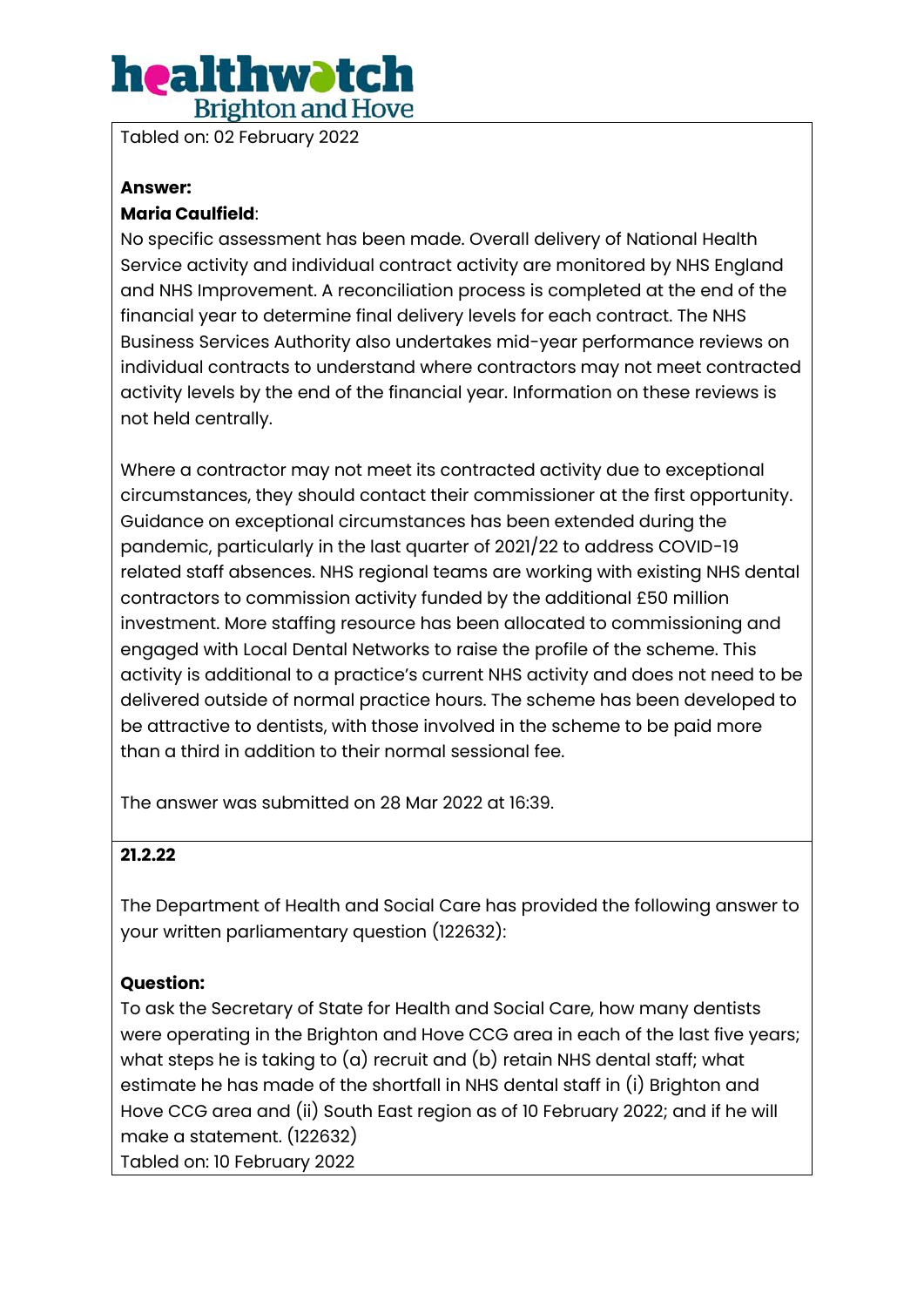## **Answer:**

## **Maria Caulfield**:

The following table shows the number of dentists with National Health Service activity in Brighton and Hove Clinical Commissioning Group (CCG) in each of the last five years.

| 2020/21 | 168 |
|---------|-----|
| 2019/20 | 184 |
| 2018/19 | 187 |
| 2017/18 | 176 |
| 2016/17 | 175 |

Dental contractors are responsible for delivering activity requirements within their contracts and the recruitment needed to do so. The numbers of dentists recorded as having undertaken NHS dentistry during the pandemic is likely to reflect the impact of infection prevention and control requirements on the number of available appointments.

The Department and NHS England and NHS Improvement are developing proposals for dental system reform with stakeholders, such as the British Dental Association, to make NHS dentistry in England more attractive for dentists and their teams. Health Education England's Advancing Dental Care Review, published in September 2021, aims to tackle recruitment, retention and attracting dentists into the NHS. The Dental Education Reform Programme is implementing these recommendations, particularly in areas of low NHS dental provision. No specific estimate of shortfalls in Brighton and Hove CCG and the South East has been made as of 10 February 2022.

The answer was submitted on 21 Feb 2022 at 16:56.

**21 Feb 2022**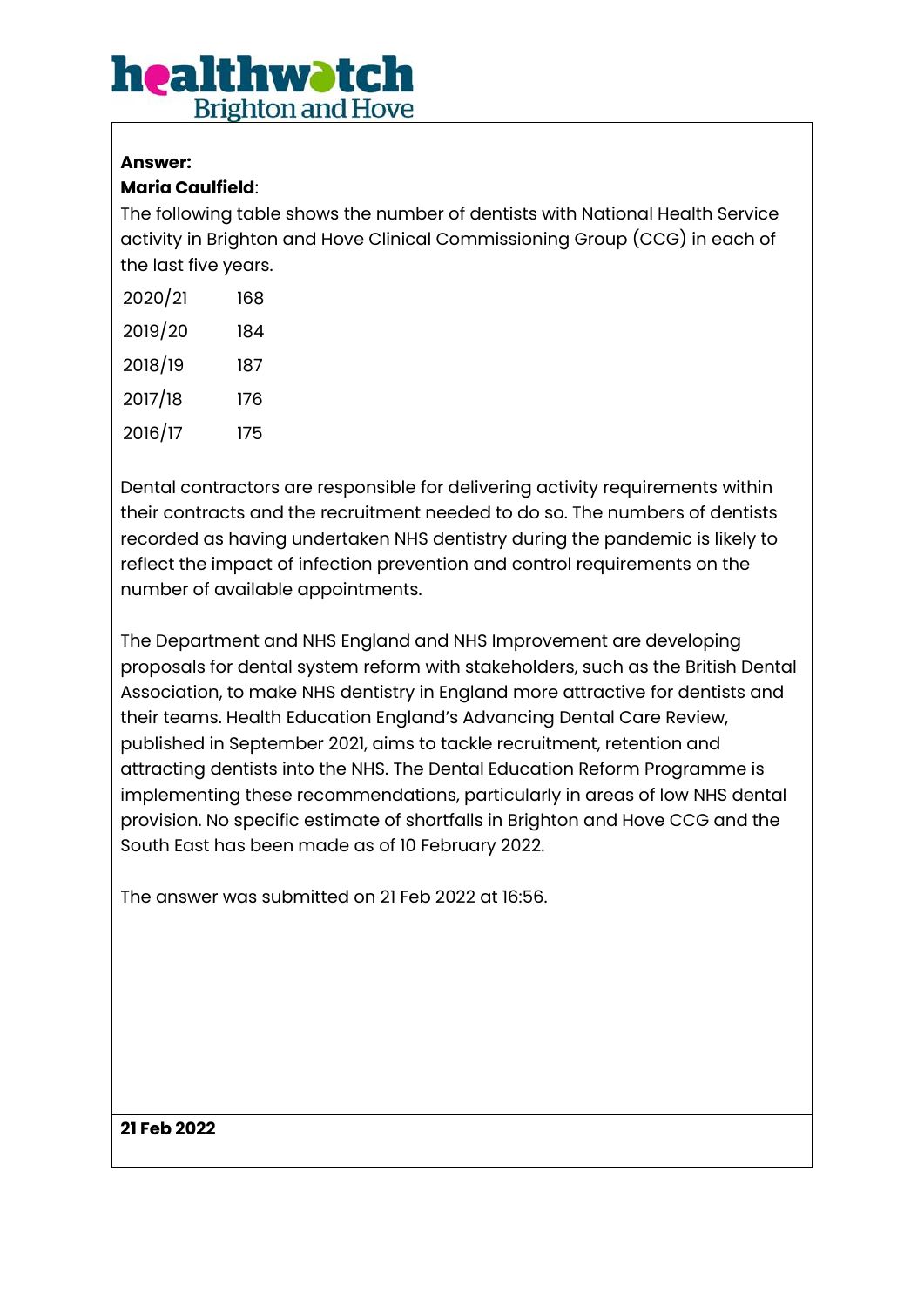The Department of Health and Social Care has provided the following answer to your written parliamentary question (122633):

## **Question:**

To ask the Secretary of State for Health and Social Care, how many people were removed from NHS dentists lists as a result of non-attendance during the covid-19 outbreak in (a) the Brighton and Hove CCG area, (b) the South East and (c) England; and if he will make a statement. (122633) Tabled on: 10 February 2022

### **Answer:**

## **Maria Caulfield**:

Patients are not registered on an ongoing basis with National Health Service (NHS) dentists. Patients receiving NHS dental care are only registered whilst they are undergoing a course of treatment. The data requested is therefore not collected.

The answer was submitted on 21 Feb 2022 at 09:23.

### **14 Feb 2022**

The Department of Health and Social Care has provided the following answer to your written parliamentary question (119477):

## **Question:**

To ask the Secretary of State for Health and Social Care, what steps the Government is taking to ensure that every child has access to an NHS dentist in line with NICE guidelines; what estimate has been made of the number of children (a) in the Brighton and Hove CCG area and (b) nationally who have not been to see an NHS dentist in the last 12 months; and if he will make a statement. (119477)

Tabled on: 07 February 2022

## **This question was grouped with the following question(s) for answer:**

1. To ask the Secretary of State for Health and Social Care, how children in the Brighton and Hove CCG area who cannot access an NHS dentist can access dental treatment in line with NICE guidelines; by what date it will be possible for every child in the Brighton and Hove CCG area to access NHS dental treatment; what steps he is taking to ensure all dental practices in Brighton and Hove CCG area have space to accommodate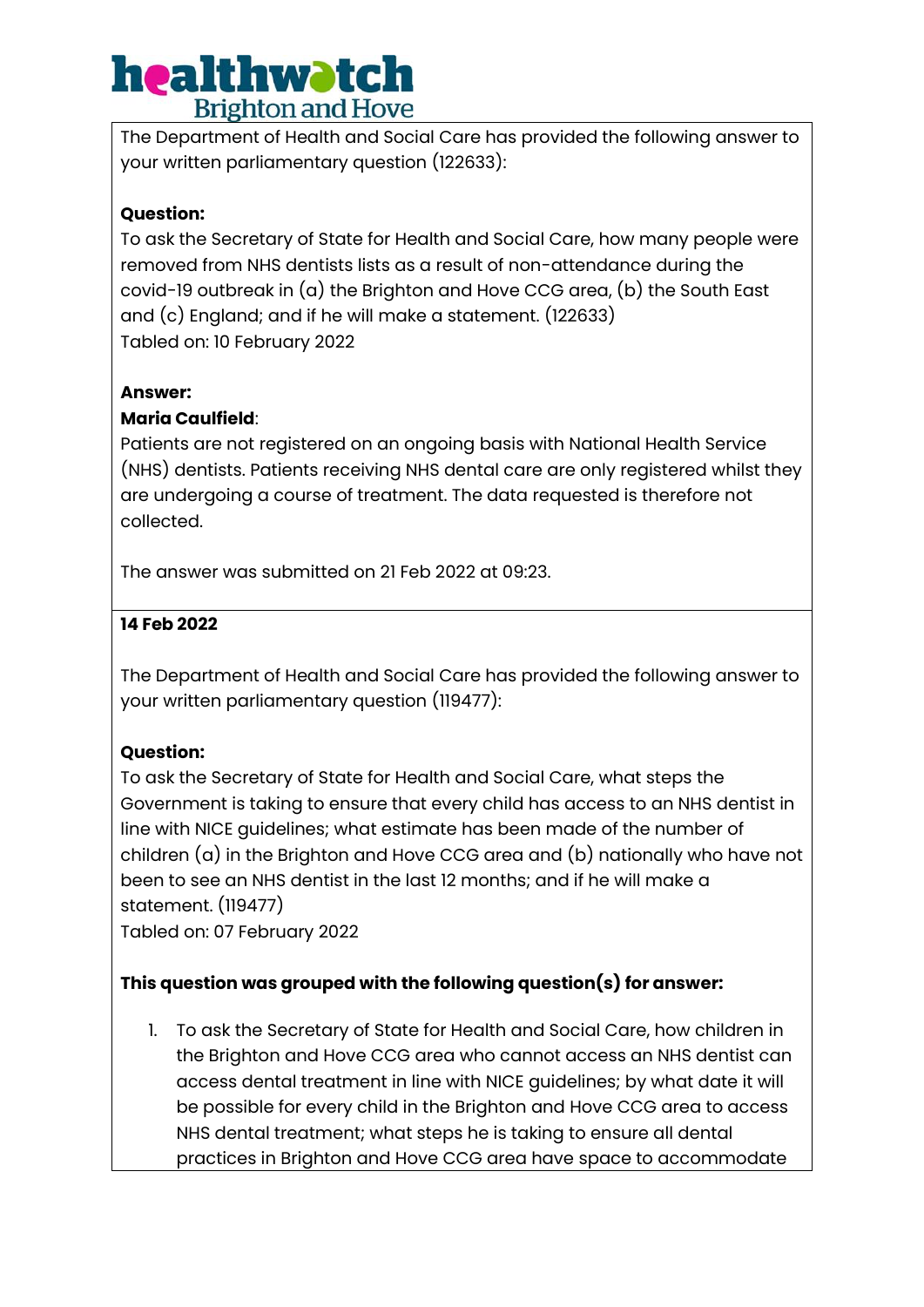new child patients on the NHS; and if he will make a statement. (119478) Tabled on: 07 February 2022

### **Answer:**

### **Maria Caulfield**:

Data on the number of children in Brighton and Hove Clinical Commissioning Group unable to see a National Health Service dentist in the last 12 months is not held centrally.

NHS dental practices, including in Brighton and Hove, have been asked to meet as many prioritised needs as is safely possible. They are prioritising urgent care, care for vulnerable groups and children, followed by delayed planned care. An additional £50 million for NHS dentistry has been made available for the remainder of 2021/22 to allow more patients who have been unable to obtain an appointment. The available appointments will be targeted first at those most in need of urgent dental treatment, vulnerable groups and children.

Where parents are unable to access an urgent dental appointment for their child directly through a NHS dental practice, they should contact NHS 111 for assistance. The Department, NHS England and NHS Improvement and the British Dental Association are also developing proposals for reforming NHS dentistry. One of the main aims is to improve patient access to NHS care.

The answer was submitted on 14 Feb 2022 at 14:02.

## **10 Feb 2022**

The Department of Health and Social Care has provided the following answer to your written parliamentary question (116904):

## **Question:**

To ask the Secretary of State for Health and Social Care, with reference to the funding announced on the NHS England website on 25 January 2022 on securing additional dental appointments for people with oral pain, disease, and infection, how many of those additional NHS appointments he estimates will be in  $(a)$  the Brighton and Hove CCG area and  $(b)$  the South East region. (116904) Tabled on: 02 February 2022

**Answer: Maria Caulfield**:

No regional estimates have been made.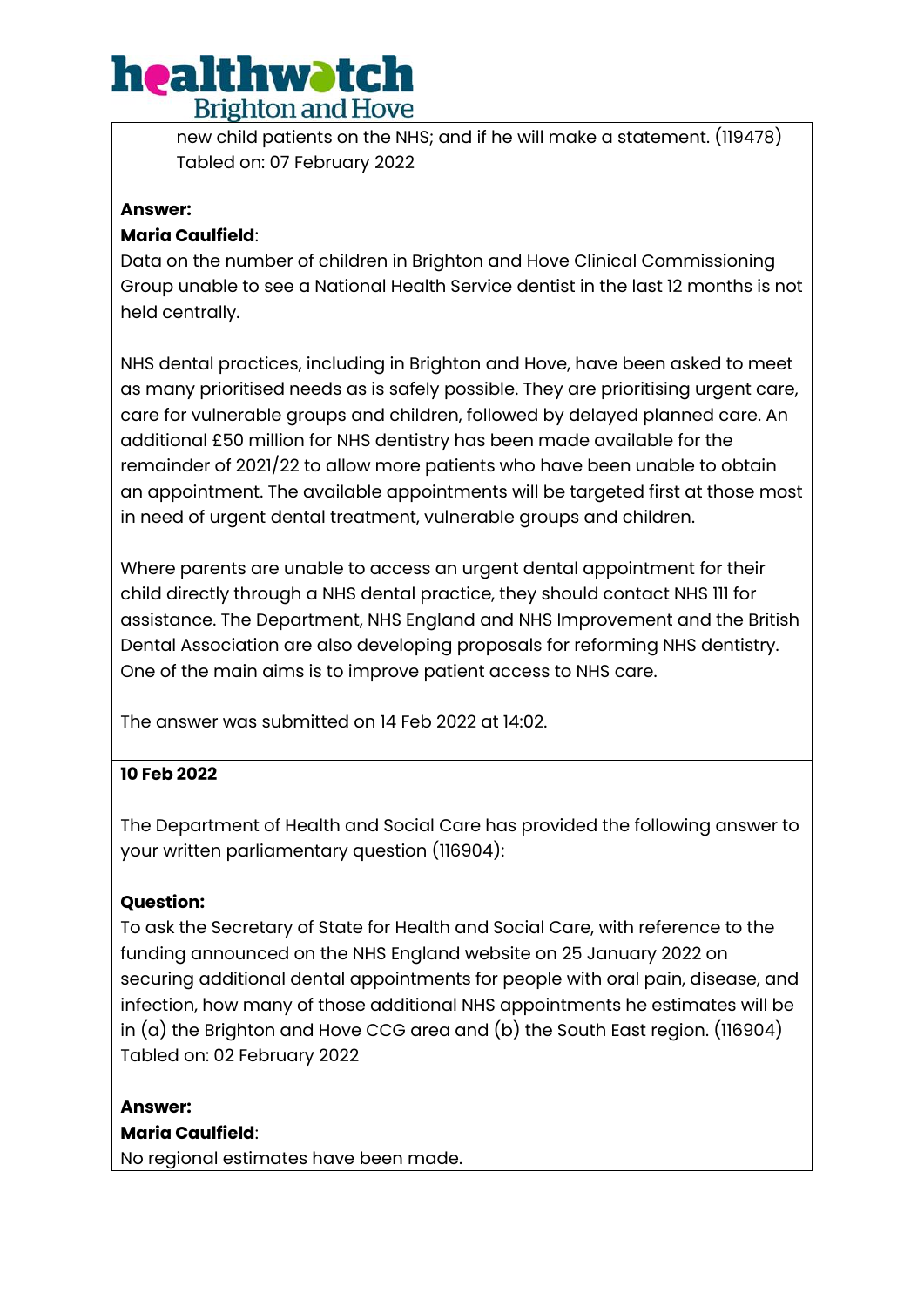£6,887,000 was allocated to the South East. National Health Service regional teams are currently working to commission this additional activity and the scheme has been developed to be attractive to dentists, with those involved in the scheme to be paid more than a third on top of their normal sessional fee for delivering this care outside of core hours, such as early morning and weekend work.

The answer was submitted on 10 Feb 2022 at 14:58.

## **7 Feb 2022**

The Department of Health and Social Care has provided the following answer to your written parliamentary question (116905):

### **Question:**

To ask the Secretary of State for Health and Social Care, with reference to the funding announced on the NHS England website on 25 January 2022 for securing additional dental appointments for people suffering from oral pain, disease, and infection, what will happen to the regional funding allocation in any areas where there is insufficient capacity at dental practices to deliver the additional NHS appointments needed by the end of March 2022; if he will make it his policy to extend the time period for that funding to be spent; what longer term plans he has to fund more NHS dental appointments; and if he will make a statement. (116905)

Tabled on: 02 February 2022

#### **Answer:**

#### **Maria Caulfield**:

National Health Service regional commissioning teams have been asked to indicate their ability to use the full budget provided. Regions have been advised to spend their full budget. However, if necessary, NHS England will seek to redistribute any unused funds. The funding has been secured for this financial year and cannot be carried over.

NHS England and NHS Improvement have set increasing thresholds for activity in NHS contracts throughout the pandemic, supporting increases in access whilst maintaining compliance with infection prevention and control measures. The current threshold is set at 85%. NHS dental practices have been asked to meet as many prioritised needs as possible, focussing first on urgent care and